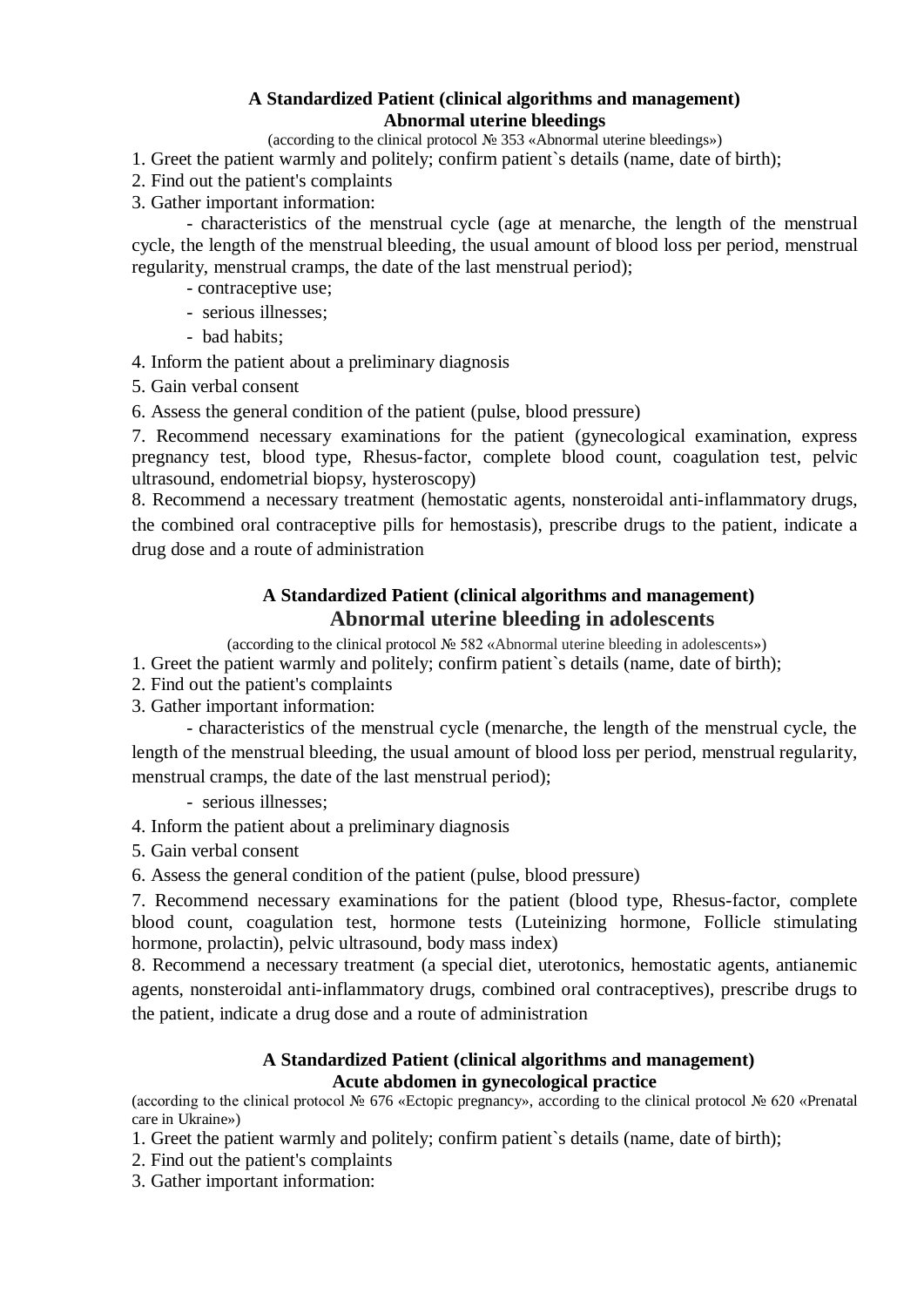- characteristics of the menstrual cycle (the length of the menstrual cycle, the length of the menstrual bleeding, the usual amount of blood loss per period, menstrual regularity, menstrual cramps, the date of the last menstrual period);

- contraceptive use;

4. Inform the patient about a preliminary diagnosis

5. Gain verbal consent

6. Assess the general condition of the patient (pulse, blood pressure, abdominal examination)

7. Recommend necessary examinations for the patient (blood type, Rhesus-factor, complete blood count, express pregnancy test, gynecological examination, pelvic ultrasound)

8. Refer the patient to a gynecological hospital (emergency hospitalization)

#### **A Standardized Patient (clinical algorithms and management) Contraception counseling**

(according to the clinical protocol № 905 «Family planning»)

1. Greet the patient warmly and politely; confirm patient`s details (name, date of birth);

2. Find out the patient's complaints

3. Gather important information:

- characteristics of the menstrual cycle (age at menarche, the length of the menstrual cycle, the length of the menstrual bleeding, the usual amount of blood loss per period, menstrual regularity, menstrual cramps, the date of the last menstrual period);

- sexual activity, number of sexual partners;
- serious illnesses;
- bad habits;

4. Gain verbal consent

5. Recommend necessary examinations for the patient (palpation and ultrasound examination of the breasts, speculum examination, bimanual examination, bacterioscopic examination, cytomorphological examination, anthropometric measurements (body mass index, waist circumference), human pappilomavirus test, pelvic ultrasound, complete blood count, urinalysis, liver function tests, coagulogram)

6. Recommend contraceptive methods

## **A Standardized Patient (clinical algorithms and management) Contraception counseling (postpartum contraception)**

(according to the clinical protocol № 905 «Family planning»)

- 1. Greet the patient warmly and politely; confirm patient`s details (name, date of birth);
- 2. Find out the patient's complaints
- 3. Gather important information:
	- date of the vaginal delivery or C-section;
	- breastfeeding;
	- menstrual function after childbirth;
	- serious illnesses;
	- bad habits;

4. Gain verbal consent

5. Recommend necessary examinations for the patient (complete blood count, gynecological examination, bacterioscopic examination, cytomorphological examination, pelvic ultrasound) 6. Recommend contraceptive methods; if the lactational amenorrhea method (LAM) will be recommended, the doctor should give information about necessary conditions for using LAM

## **A Standardized Patient (clinical algorithms and management)**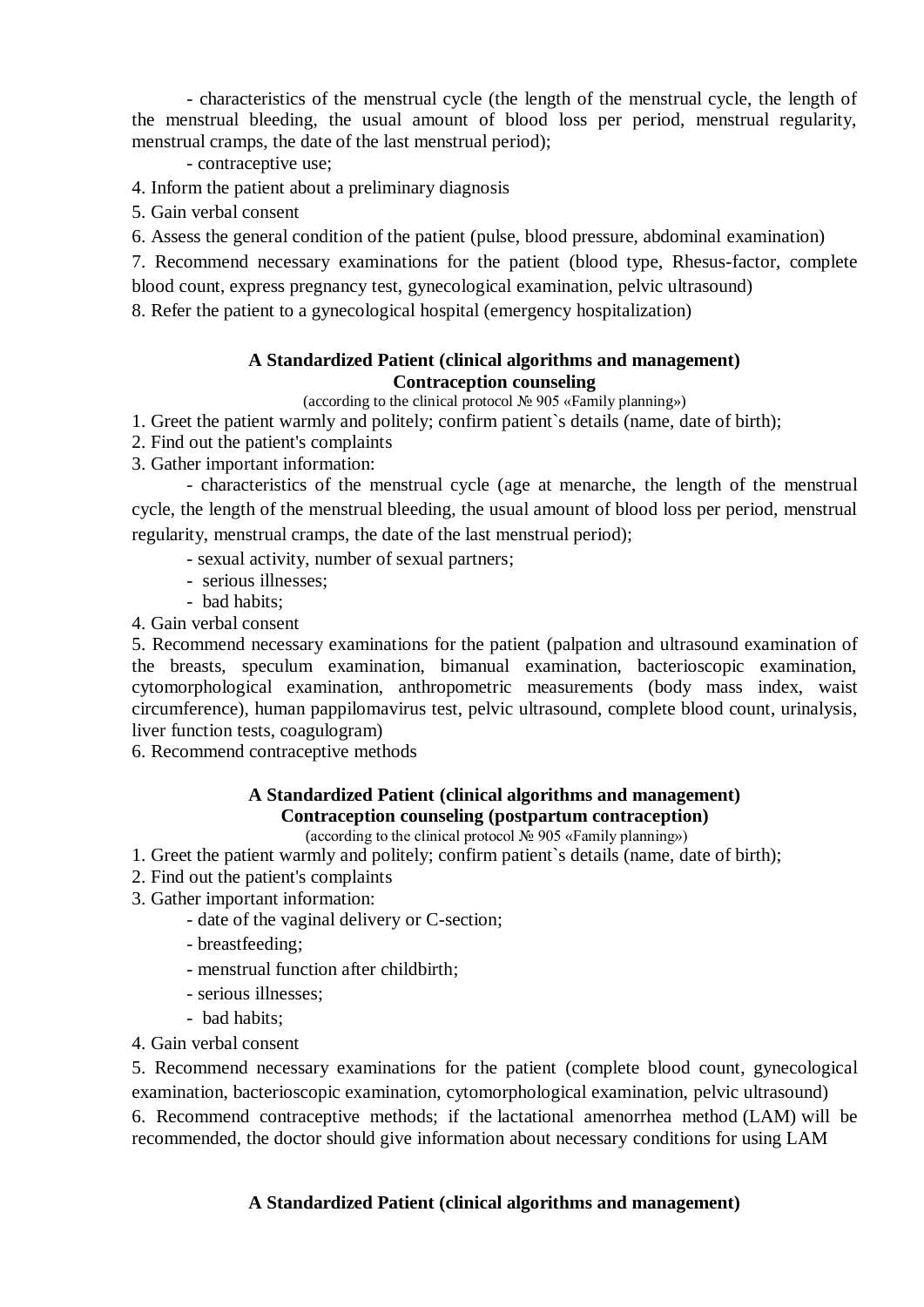# **Infertility counseling**

(according to the clinical protocol № 582 «Female infertility»)

- 1. Greet the patient warmly and politely; confirm patient`s details (name, date of birth);
- 2. Find out the patient's complaints
- 3. Gather important information:

- characteristics of the menstrual cycle (the length of the menstrual cycle, the length of the menstrual bleeding, the usual amount of blood loss per period, menstrual regularity, menstrual cramps, the date of the last menstrual period);

- past obstetric history;
- sexual activity;
- serious illnesses;
- bad habits;

4. Inform the patient about a preliminary diagnosis

5. Gain verbal consent

6. Recommend necessary examinations for the patient (RW, HIV, tests of functional diagnostics, bacteriological examination of urogenital flora, cytomorphological examination, cariotyping, pelvic ultrasound, hysterosalpingography, postcoital test, hormone tests (luteinizing hormone, follicle stimulating hormone, prolactin, estradiol, testosterone, progesterone, cortisol, T4, TSH), spermogram, hysteroscopy, laparoscopy))

## **A Standardized Patient (clinical algorithms and management) Septic diseases**

(according to the clinical protocol № 620 «Prenatal care in Ukraine»)

1. Greet the patient warmly and politely; confirm patient`s details (name, date of birth);

- 2. Find out the patient's complaints
- 3. Gather important information:

- characteristics of the menstrual cycle (the length of the menstrual cycle, menstrual regularity, the date of the last menstrual period);

- sexual activity, number of sexual partners;
- contraceptive use;
- past obstetric history;
- serious illnesses;
- bad habits;

4. Inform the patient about a preliminary diagnosis

5. Gain verbal consent

6. Assess the general condition of the patient (pulse, blood pressure, body temperature, abdominal examination)

7. Recommend necessary examinations for the patient (complete blood count, urine test, gynecological examination, bacterioscopic examination, bacteriological examination, antibiotic sensitivity, pelvic ultrasound)

8. Refer the patient to a gynecological hospital (emergency hospitalization), antibiotic therapy nonsteroidal anti-inflammatory drugs, infusion therapy, uterotonics, instrumental revision of the uterine cavity

## **A Standardized Patient (clinical algorithms and management) Hematologic diseases in pregnancy**

(according to the clinical protocol № 782 «Anemia in pregnant women»)

1. Greet the patient warmly and politely; confirm patient`s details (name, date of birth);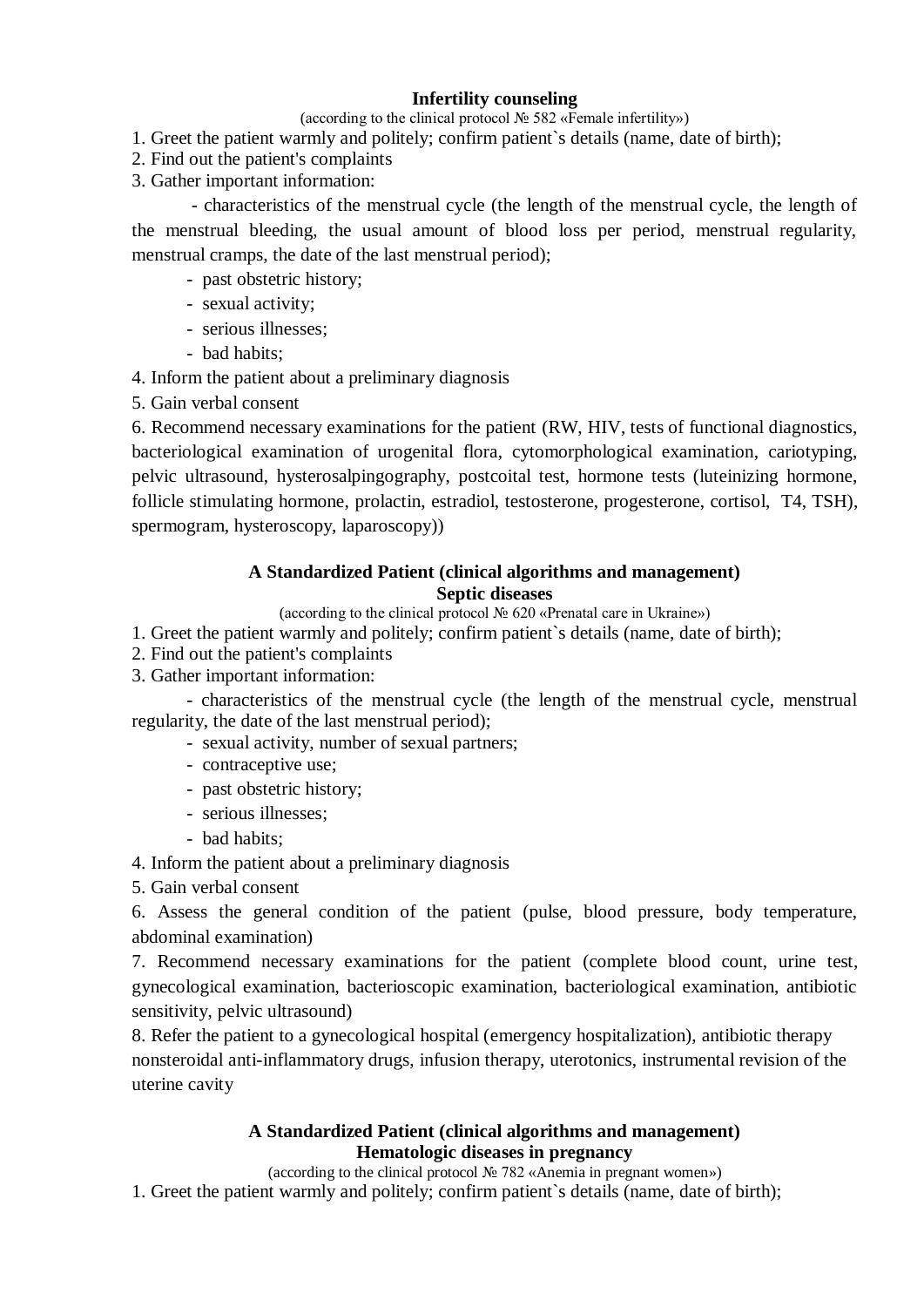- 2. Find out the patient's complaints
- 3. Gather important information:
	- past obstetric history;
	- current gestational age, complications of the pregnancy;
	- hematologic diseases in the past, serious illnesses;
	- bad habits;
- 4. Inform the patient about a preliminary diagnosis
- 5. Gain verbal consent
- 6. Assess the general condition of the patient (pulse, blood pressure)

7. Recommend necessary examinations for the patient (complete blood test, urine test, serum iron test, ferritin level blood test, transferrin level blood test)

8. Recommend a necessary treatment (special diet, iron supplements), prescribe drugs to the patient, indicate a drug dose and a route of administration

#### **A Standardized Patient (clinical algorithms and management) Renal disorders in pregnancy**

(according to the clinical protocol № 620 «Prenatal care in Ukraine»)

- 1. Greet the patient warmly and politely; confirm patient`s details (name, date of birth);
- 2. Find out the patient's complaints
- 3. Gather important information:
	- past obstetric history;
	- current gestational age, complications of the pregnancy;
	- kidney disease in the past, serious illnesses;
	- bad habits;

4. Inform the patient about a preliminary diagnosis

5. Gain verbal consent

6. Assess the general condition of the patient (estimate Pasternatsky symptom)

7. Recommend necessary examinations for the patient (complete blood count, urine test, urine culture, antibiotic sensitivity, Nechiporenko's test, ultrasound of the kidneys)

8. Recommend a necessary treatment for the patient (diet, antibiotic therapy (semisynthetic penicillins, cephalosporins), spasmolytics, uroantiseptics, phytotherapy)), prescribe drugs to the patient, indicate a drug dose and a route of administration

### **A Standardized Patient (clinical algorithms and management) Pulmonary problems in pregnancy**

(according to the clinical protocol № 620 «Prenatal care in Ukraine»)

- 1. Greet the patient warmly and politely; confirm patient`s details (name, date of birth);
- 2. Find out the patient's complaints
- 3. Gather important information:
	- past obstetric history;
	- current gestational age, complications of the pregnancy;
	- lung diseases in the past, serious illnesses;
	- bad habits;

4. Inform the patient about a preliminary diagnosis

5. Gain verbal consent

6. Assess the general condition of the patient (pulse, blood pressure, oxygen saturation, lungs auscultation)

7. Recommend necessary examinations for the patient (complete blood count, sputum microbiological analysis, chest X-ray)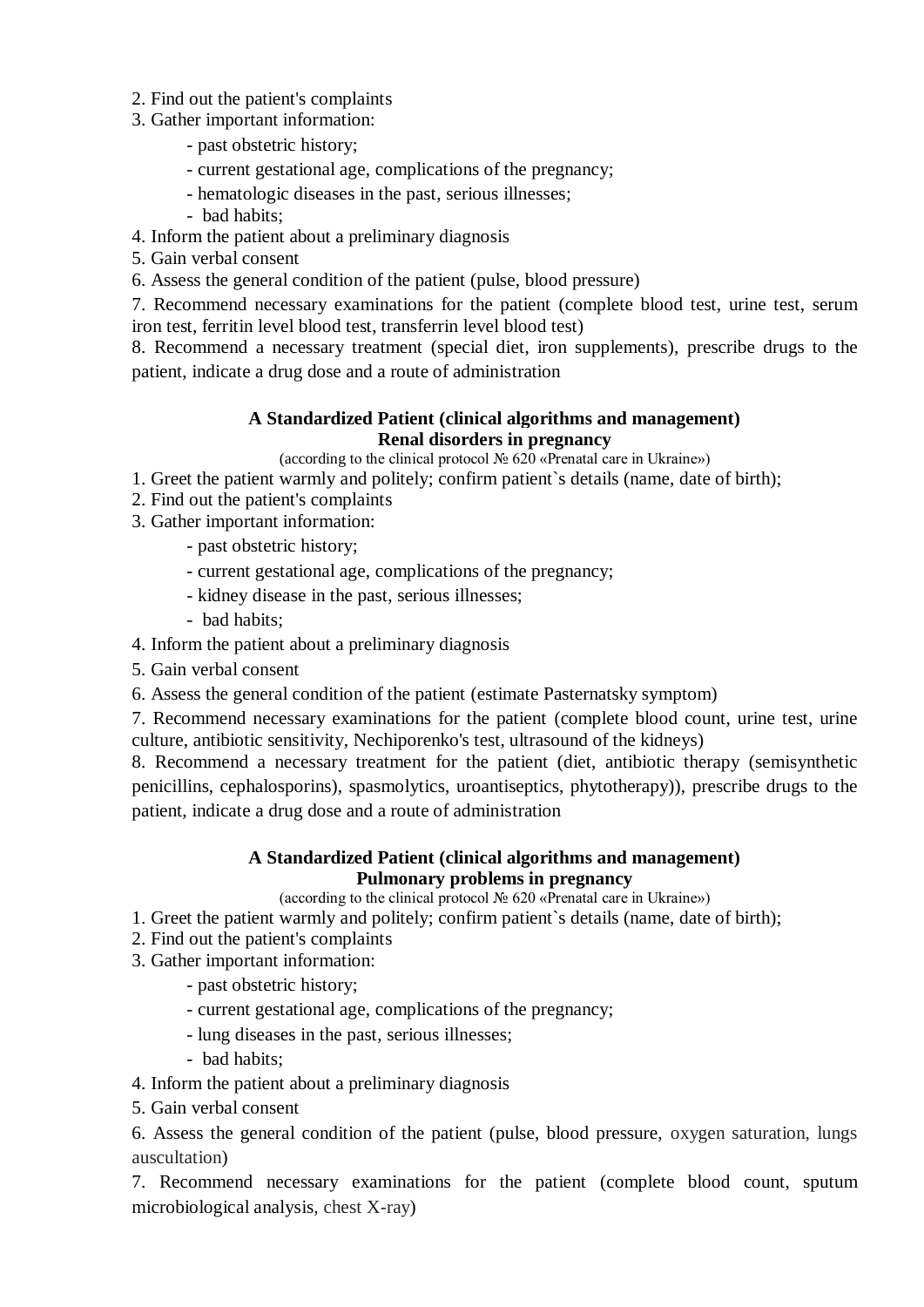8. Recommend a necessary treatment (antibiotic therapy, infusion therapy, bronchodilators, mucolytics), prescribe drugs to the patient, indicate a drug dose and a route of administration

### **A Standardized Patient (clinical algorithms and management) Counseling for pregnant women**

(according to the clinical protocol № 417 «Prenatal care»)

1. Greet the patient warmly and politely; confirm patient`s details (name, date of birth);

- 2. Find out the patient's complaints
- 3. Gather important information:

- characteristics of the menstrual cycle (age at menarche, the length of the menstrual cycle, the length of the menstrual bleeding, the usual amount of blood loss per period, menstrual regularity, menstrual cramps, the date of the last menstrual period);

- past obstetric history;
- serious illnesses;
- bad habits;

4. Inform the patient about a preliminary diagnosis

6. Gain verbal consent

7. Recommend necessary examinations for the patient (speculum examination, bimanual examination, blood type, Rhesus-factor, RW, HIV, HBsAg, complete blood count, urinalysis, bactoriological examination of urine, cytoмorphological examination, bacterioscopic examination, pelvic ultrasound, biochemical screening tests (I trimester - PAPP-A, β-hCG; II trimester – alpha-fetoprotein*,* β-hCG, estriol), genetic specialist consultation*,* consultation with other specialists as needed *)*

## **A Standardized Patient (clinical algorithms and management) Preterm labour**

(according to the clinical protocol № 624 «Preterm labour»)

- 1. Greet the patient warmly and politely; confirm patient`s details (name, date of birth);
- 2. Find out the patient's complaints
- 3. Gather important information:
	- past obstetric history;
	- current gestational age, complications of the pregnancy;
	- serious illnesses;
	- bad habits;
- 4. Inform the patient about a preliminary diagnosis
- 5. Gain verbal consent

6. Recommend necessary examinations for the patient (external obstetrical examination, internal obstetrical examination, measurement of abdominal circumference and fundal height, pelvimetry, ultrasound examination, cervical length measurement, complete blood count, urine test, bacterioscopic examination, CTG)

7. Recommend a necessary treatment (tocolytic therapy, corticosteroids), prescribe drugs to the patient, indicate a drug dose and a route of administration

## **Standardized patient (examination and treatment algorithm) Miscarriage**

(according to the clinical protocol № 624 "Miscarriage")

- 1. Greet the patient warmly and politely; confirm patient`s details (name, date of birth);
- 2. Find out the patient's complaints
- 3. Gather important information: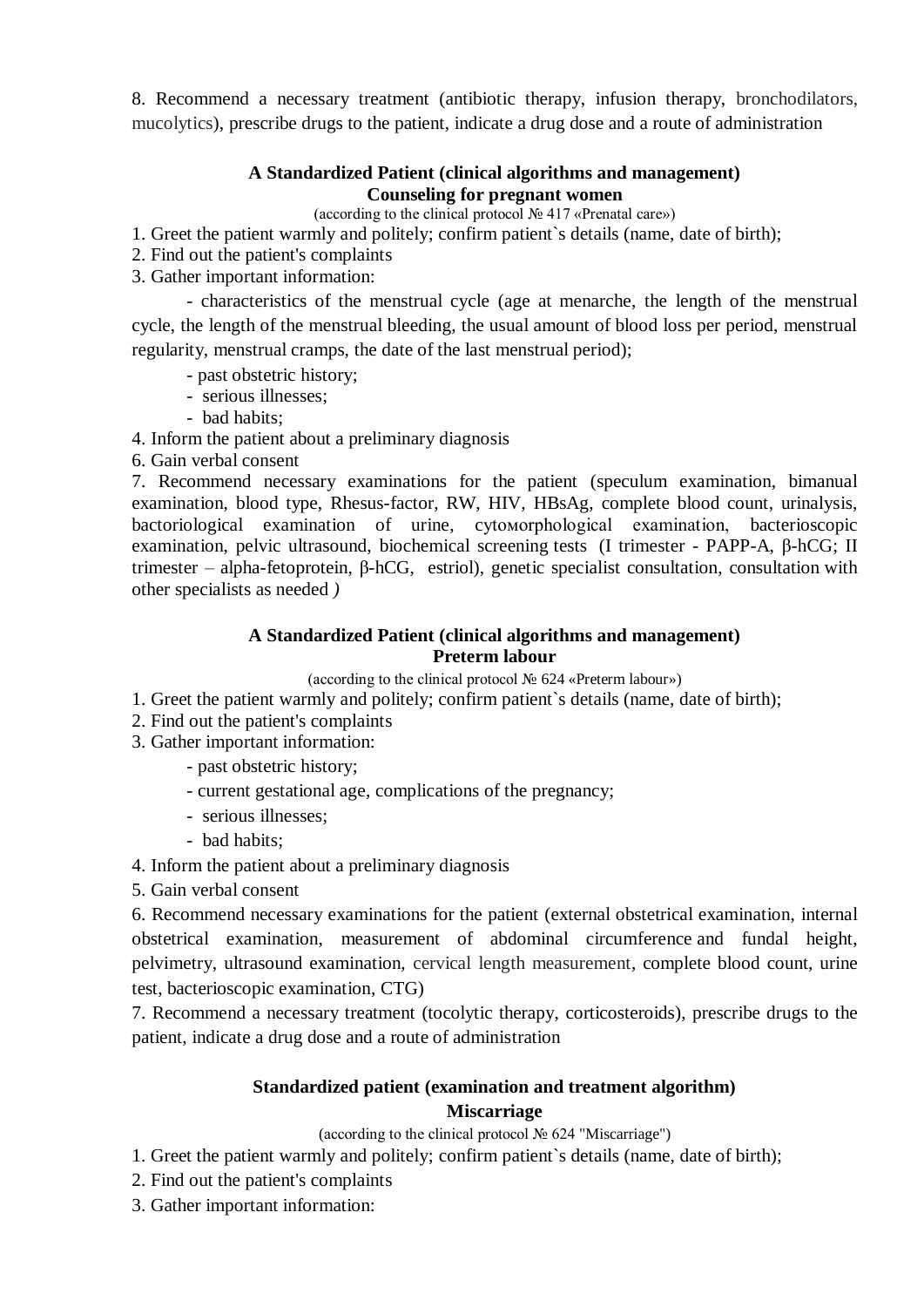- past obstetric history;
- current gestational age, complications of the pregnancy;
- serious illnesses;
- bad habits;

4. Inform the patient about a preliminary diagnosis

5. Gain verbal consent

6. Recommend necessary examinations for the patient (blood group, Rh factor, complete blood count, biochemical analysis, HCG blood test, progesterone blood level, urine test, bacterioscopic examination, endocrine colpocytology, bimanual vaginal examination, pelvic ultrasound)

7. Recommend a necessary treatment (bed rest, sexual restraint, antispasmodics, sedative therapy, preparations of progesterone (if necessary), hemostatic drugs (if necessary), prescribe drugs to the patient, indicate a drug dose and a route of administration

# **Standardized patient (examination and treatment algorithm) Hypertensive conditions during pregnancy. Preeclampsia**

(according to the clinical protocol "Documents for the standardization of medical care for arterial hypertension during pregnancy, labor and postpartum period")

- 1. Greet the patient warmly and politely; confirm patient`s details (name, date of birth);
- 2. Find out the patient's complaints

3. Gather important information:

- past obstetric history;
- current gestational age, complications of the pregnancy;
- serious illnesses;
- bad habits;
- 4. Inform the patient about a preliminary diagnosis
- 5. Gain verbal consent

6. Recommend necessary examinations for the patient (blood group, Rh factor, complete blood count, platelet count, coagulation test, serum ASAT, ALAT, creatinine test, blood glucose test, electrolyte test, urine test, daily protein excretion, Leopold's maneuvers, vaginal examination, CTG, ultrasound examination, Doppler, fetal biophysical profile (if necessary)

7. Recommend a necessary treatment (hospitalization, bed-rest, balanced diet, hypotensive drugs), prescribe drugs to the patient, indicate a drug dose and a route of administration

# **Standardized patient (examination and treatment algorithm) Gestational trophoblastic disease. Molar pregnancy**

(according to the clinical protocol № 205 "Obstetric bleeding")

- 1. Greet the patient warmly and politely; confirm patient`s details (name, date of birth);
- 2. Find out the patient's complaints
- 3. Gather important information:
	- past obstetric history;
	- current gestational age, complications of the pregnancy;
	- serious illnesses;
	- bad habits;
- 4. Inform the patient about a preliminary diagnosis
- 5. Gain verbal consent